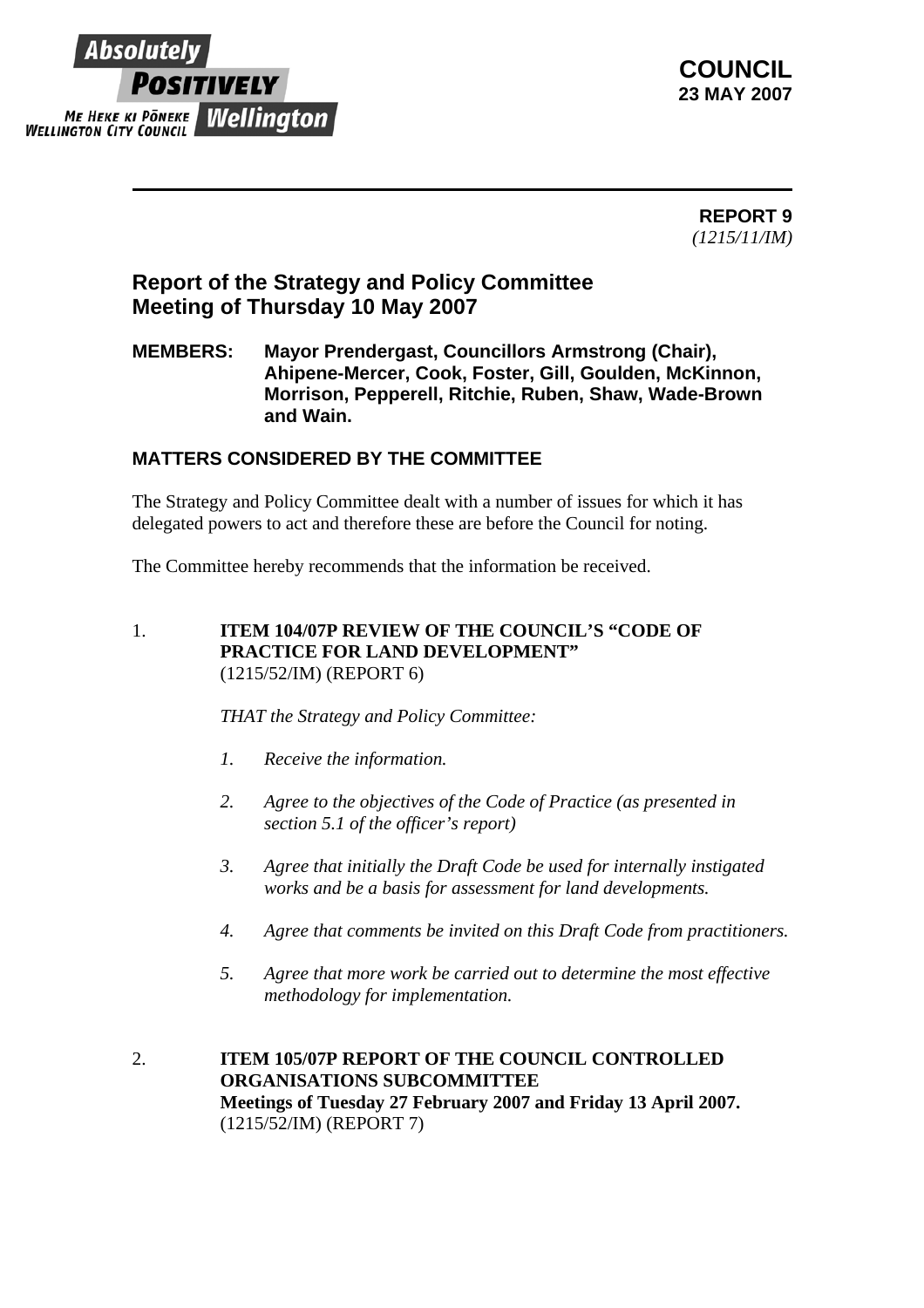#### *THAT the Strategy and Policy Committee:*

- *1. Receive the information for noting from the Council Controlled Organisations Performance Subcommittee Meeting of 27 February 2007.* 
	- *1. ITEM 007/07FM REVIEW OF THE PERFORMANCE OF ALL COUNCIL CONTROLLED ORGANISATIONS FOR THE QUARTER ENDED 30 SEPTEMBER 2006 (1215/52/02IM)(REPORT 2)* 
		- *1. Receive the information.*
		- *2. Note that there were no issues to raise with the entities covered by this report.*
		- *3. Note that there were no issues to raise with the Strategy and Policy Committee in regard to this report.*
		- *4. Note the 2007/08 Letters of Expectation attached at appendix one of the officers report and provide any comment to officers ahead of the Statement of Intent process.*
		- *5. Note the attached report from Mr Tiffin regarding the review of the relationship between Council Controlled Organisations and Council's Audit and Risk Management and Council Controlled Organisation Performance Subcommittees and provide any comment to officers ahead of a report to Strategy and Policy Committee on the issue.*
	- *2. ITEM 008/07FM REVIEW OF 2006/07 ANNUAL REPORTS AND FINANCIAL STATEMENTS OF COUNCIL ORGANISATIONS AND OTHER ENTITIES (1215/52/02IM)(REPORT 3)* 
		- *1. Receive the information.*
		- *2. Confirm that there are no issues for the Chair of this Subcommittee to raise with the Council Organisations.*
		- *3. Confirm that there are no issues to raise with the Strategy and Policy Committee.*
- *2. Receive the information for noting from the Council Controlled Organisations Performance Subcommittee Meeting of Friday 13 April 2007.*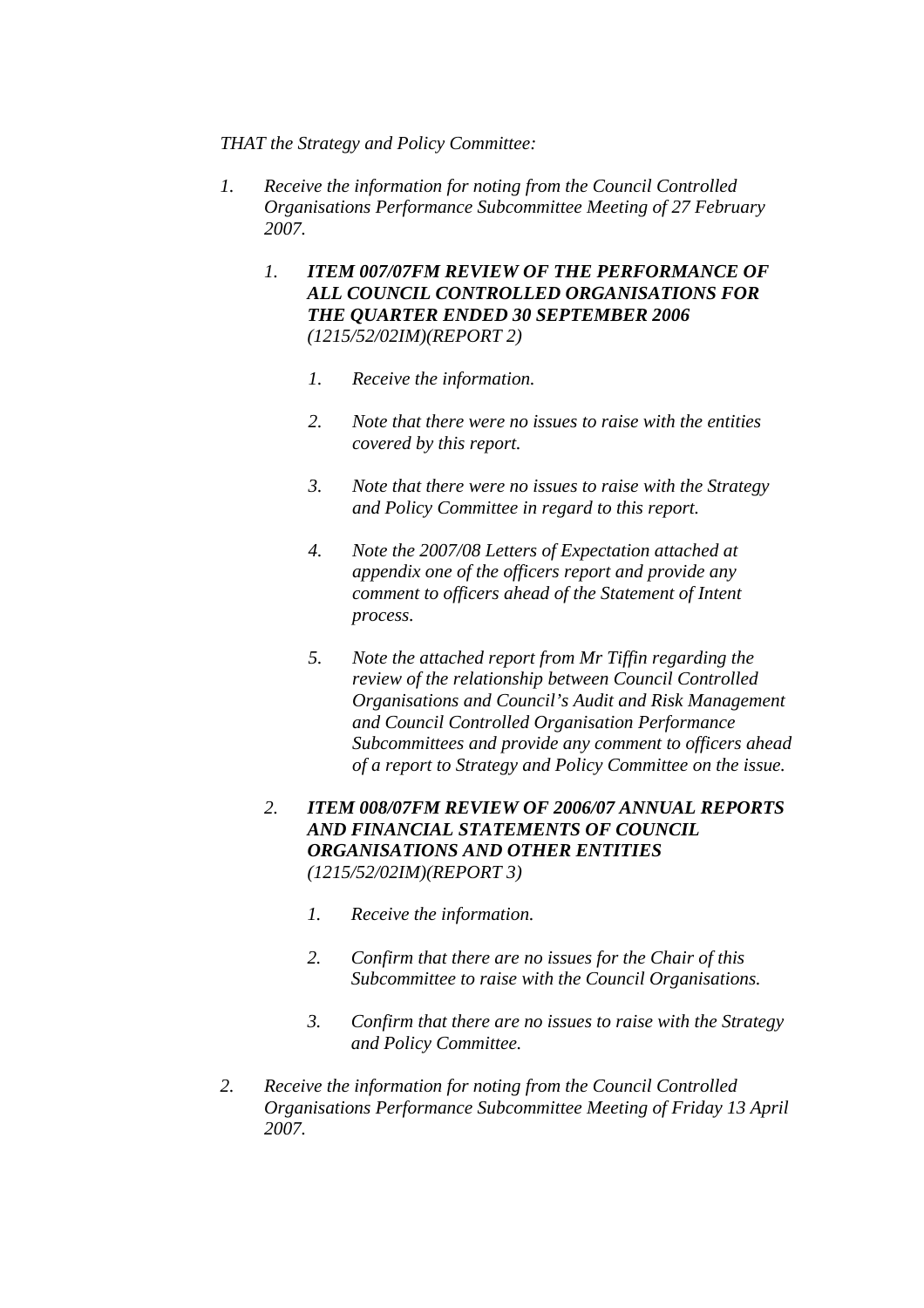- *1. ITEM 017/07FM REVIEW OF THE PERFORMANCE OF ALL COUNCIL CONTROLLED ORGANISATIONS FOR THE QUARTER ENDED 31 DECEMBER 2006 (1215/52/02IM)(REPORT 2)* 
	- *1. Receive the information.*
	- *2. Note that there were issues regarding the quality of the reports received from some of the Council Controlled Organisation's; officers will raise these issues with the individual Council Controlled Organisation's.*
	- *3. Note that there were no issues to raise with Strategy and Policy Committee in regard to this report.*
	- *4. Note that officers will continue to work with Carter Observatory Trust and Marine Education Centre to develop the content of their quarterly reports to the Subcommittee.*

# *2. ITEM 018/07FM DRAFT STATEMENTS OF INTENT FOR ALL COUNCIL CONTROLLED ORGANISATIONS FOR THE YEAR 2007/08*

*(1215/52/02IM)(REPORT 3)* 

- *1. Receive the information.*
- *2. Note that officers work with all CCOs to continue to improve the quality of Statements of Intent over time, as recommended by the Roche Review of CCOs in 2006*
- *3. Agree that officers request that CCOs make the following changes to their Statements of Intent for presentation to this Subcommittee at its meeting of 6 June 2007:*

| CCO                                            | <b>Recommendations</b>                                                                                                            |
|------------------------------------------------|-----------------------------------------------------------------------------------------------------------------------------------|
| Wellington                                     | $\triangleright$ produce missing 3 year forecasts                                                                                 |
| <b>Museums</b><br><b>Trust</b>                 | $\triangleright$ provide information on how the Board<br>will meet best practice standards and<br>the Board development programme |
|                                                | $\triangleright$ outline its audit and risk assurance<br>processes, including internal audit                                      |
| <b>Basin</b><br><b>Reserve</b><br><b>Trust</b> | $\triangleright$ provide an undertaking to work with<br>the Council to achieve co-ordinated<br>event management                   |
|                                                | $\triangleright$ identify risks, and the associated<br>mitigation strategies                                                      |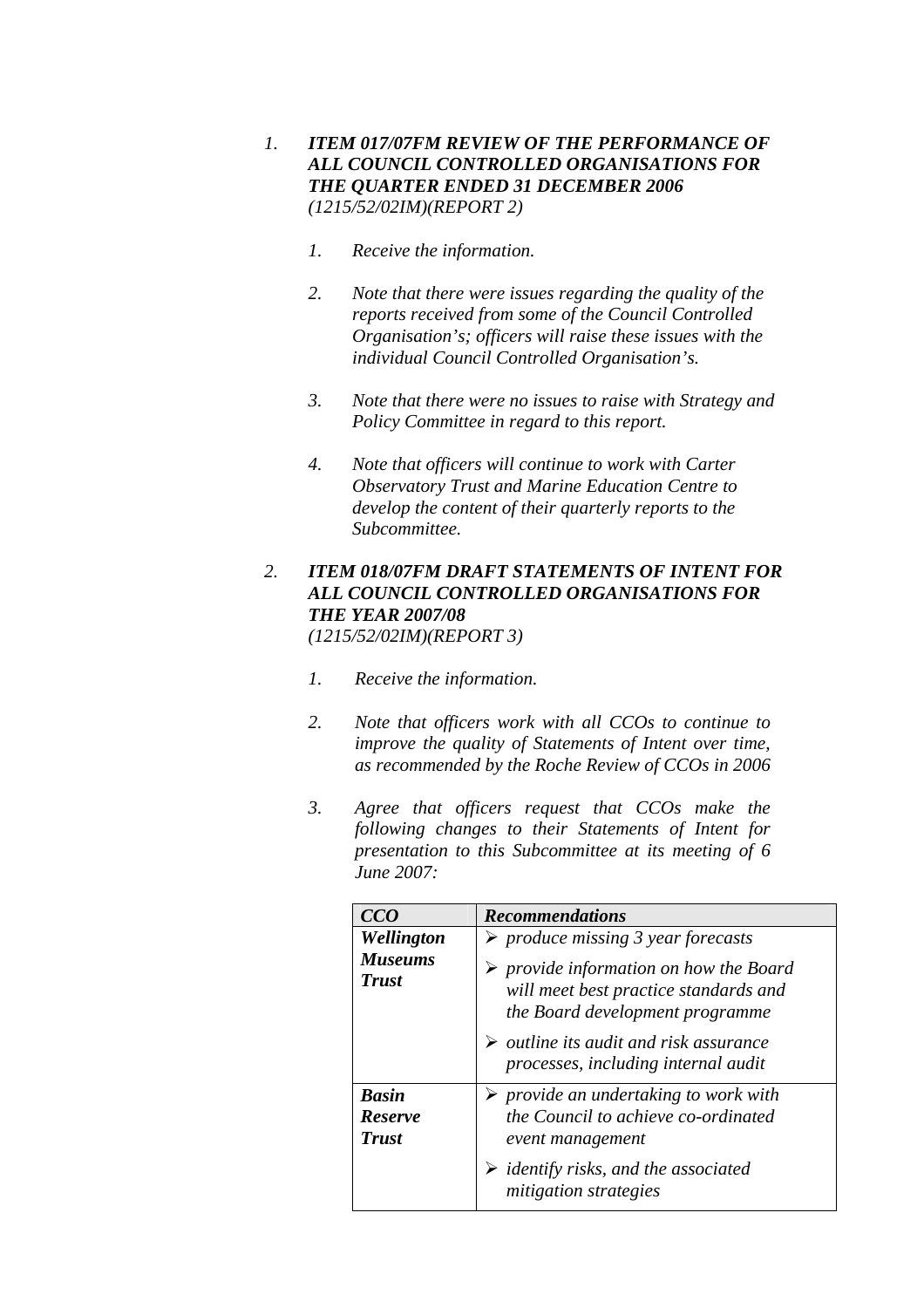| CCO                          | <b>Recommendations</b>                                                     |
|------------------------------|----------------------------------------------------------------------------|
|                              | $\triangleright$ outline audit and risk assurance                          |
|                              | processes, including internal audit                                        |
|                              | $\triangleright$ produce missing 3 year forecasts                          |
|                              | $\triangleright$ provide information on how the Board                      |
|                              | will meet best practice standards and                                      |
|                              | the Board development programme                                            |
| Cable Car                    | $\triangleright$ articulate future company strategies,                     |
| Company                      | including scenarios with/without                                           |
|                              | overhead trolley network                                                   |
|                              | <i>identify risks, and the associated</i><br>➤                             |
|                              | mitigation strategies                                                      |
|                              | $\triangleright$ outline its audit and risk assurance                      |
|                              | processes, including internal audit                                        |
|                              | $\triangleright$ produce missing 3 year forecasts                          |
|                              | $\triangleright$ provide information on how the Board                      |
|                              | will meet best practice standards and                                      |
|                              | the Board development programme                                            |
| Positively                   | $\triangleright$ include working with the Council                          |
| Wellington<br><b>Tourism</b> | Events team to develop a robust<br>methodology to measure the economic     |
|                              | <i>impact of events</i>                                                    |
|                              | $\triangleright$ include cost effectiveness and                            |
|                              | organisational health measures                                             |
|                              | $\triangleright$ produce missing 3 year forecasts                          |
|                              | $\triangleright$ outline how its internal audit functions                  |
|                              | are provided for                                                           |
|                              | $\triangleright$ articulate its Board development                          |
|                              | programme                                                                  |
| <b>St James</b>              | $\triangleright$ Raise the issue of an SOI or joint SOI                    |
| <b>Theatre</b>               | for the St James Theatre Limited                                           |
| <b>Trust</b>                 | $\triangleright$ additional information about strategic                    |
|                              | $direction - e.g.$ Trust taking greater                                    |
|                              | role in productions, development of<br>back lot                            |
|                              |                                                                            |
|                              | $\triangleright$ include measures on organisational<br>health and capacity |
|                              | $\triangleright$ produce missing 3 year forecasts                          |
|                              | $\triangleright$ provide information on how the Board                      |
|                              | will meet best practice standards and                                      |
|                              | its Board development programme                                            |
|                              |                                                                            |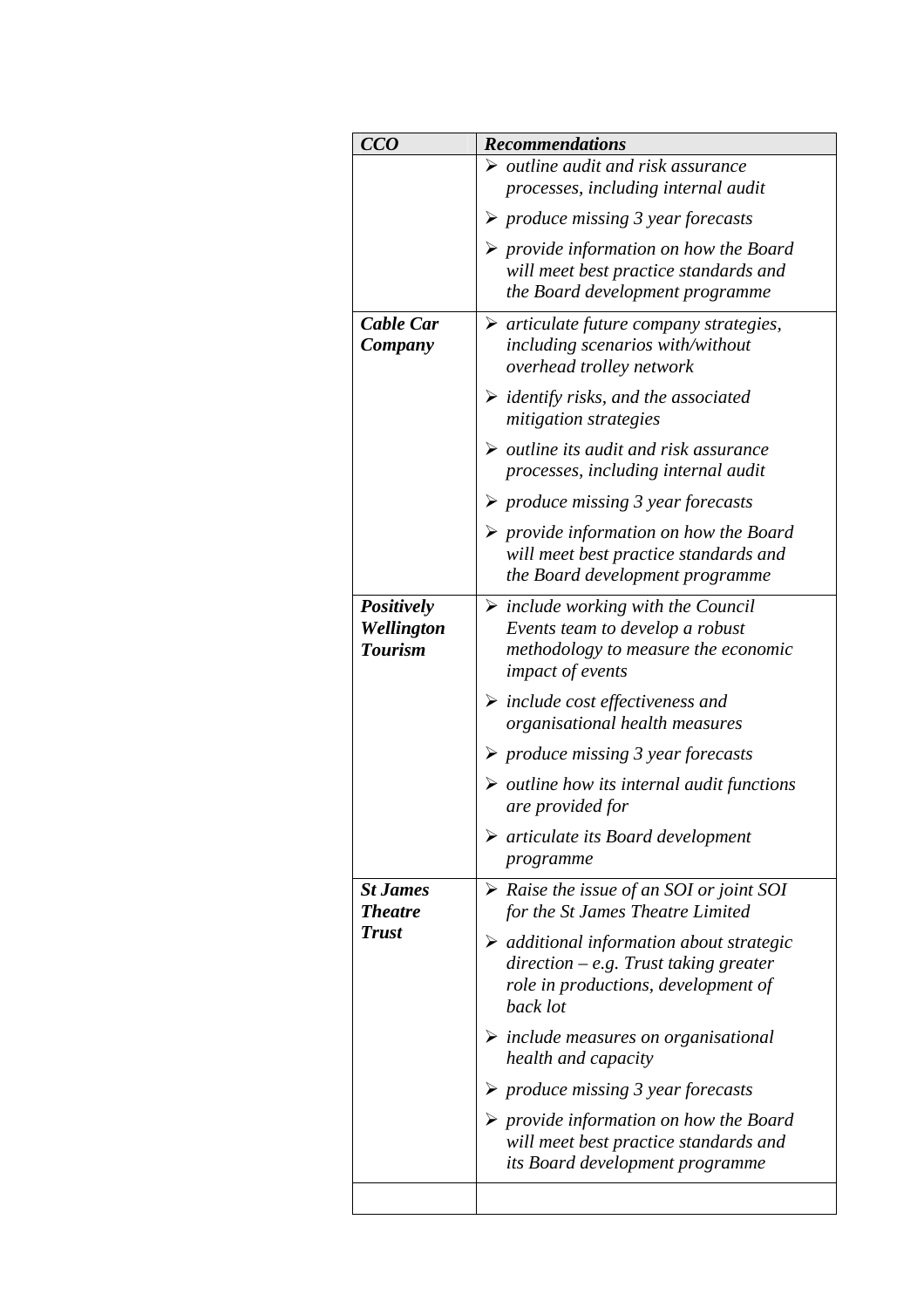| CCO                            | <b>Recommendations</b>                                                                                                                                                                                                                                                                                                                                               |
|--------------------------------|----------------------------------------------------------------------------------------------------------------------------------------------------------------------------------------------------------------------------------------------------------------------------------------------------------------------------------------------------------------------|
| Wellington                     | $\triangleright$ A number of the requirements for the                                                                                                                                                                                                                                                                                                                |
| Waterfront                     | SOI, as laid out in the Letter of                                                                                                                                                                                                                                                                                                                                    |
| <b>Limited</b>                 | Expectations are not attached to the                                                                                                                                                                                                                                                                                                                                 |
|                                | SOI and will be received as part of the                                                                                                                                                                                                                                                                                                                              |
|                                | business plan                                                                                                                                                                                                                                                                                                                                                        |
|                                | $\triangleright$ In the Governance section, WWL assert<br>that only the WWL Board can make<br>decisions, including major capital<br>projects and the approval of<br>development contracts. The Companies<br>Act 1993 says that a major transaction<br>(greater than half the value of the<br>company's assets) requires shareholder<br>support for it to be approved |
|                                | $\triangleright$ produce missing 3 year forecasts                                                                                                                                                                                                                                                                                                                    |
|                                | $\triangleright$ include details of how it reviews and<br>measures board performance, and of its<br>board development programme                                                                                                                                                                                                                                      |
|                                | $\triangleright$ a detailed assessment of all risks that<br>might impact waterfront development<br>and their proposed strategies for<br>mitigation                                                                                                                                                                                                                   |
| Wellington<br><b>Zoo Trust</b> | $\triangleright$ ensure details of processes and controls<br>for CAPEX development projects are<br>included in the SOI.                                                                                                                                                                                                                                              |
|                                | $\triangleright$ articulate how it reviews and measures<br>board performance, and its board<br>development programme.                                                                                                                                                                                                                                                |
|                                | $\triangleright$ discuss all performance measures with<br>the Trust, especially those which have<br>decreased compared to 2006/07 and/or<br>2005/06.                                                                                                                                                                                                                 |
| Capacity                       | (These recommendations will need to be<br>discussed with Hutt City Council):                                                                                                                                                                                                                                                                                         |
|                                | $\triangleright$ Consider requiring an explicit link to<br>be made between the SOI and the<br>Strategic Plan                                                                                                                                                                                                                                                         |
|                                | $\triangleright$ Explicitly recognise and outline how it<br>will manage risks to the Council                                                                                                                                                                                                                                                                         |
|                                | $\triangleright$ Agree to remove the specific<br>performance measures and rely on the<br>general requirement to comply with<br><b>SLAs</b>                                                                                                                                                                                                                           |